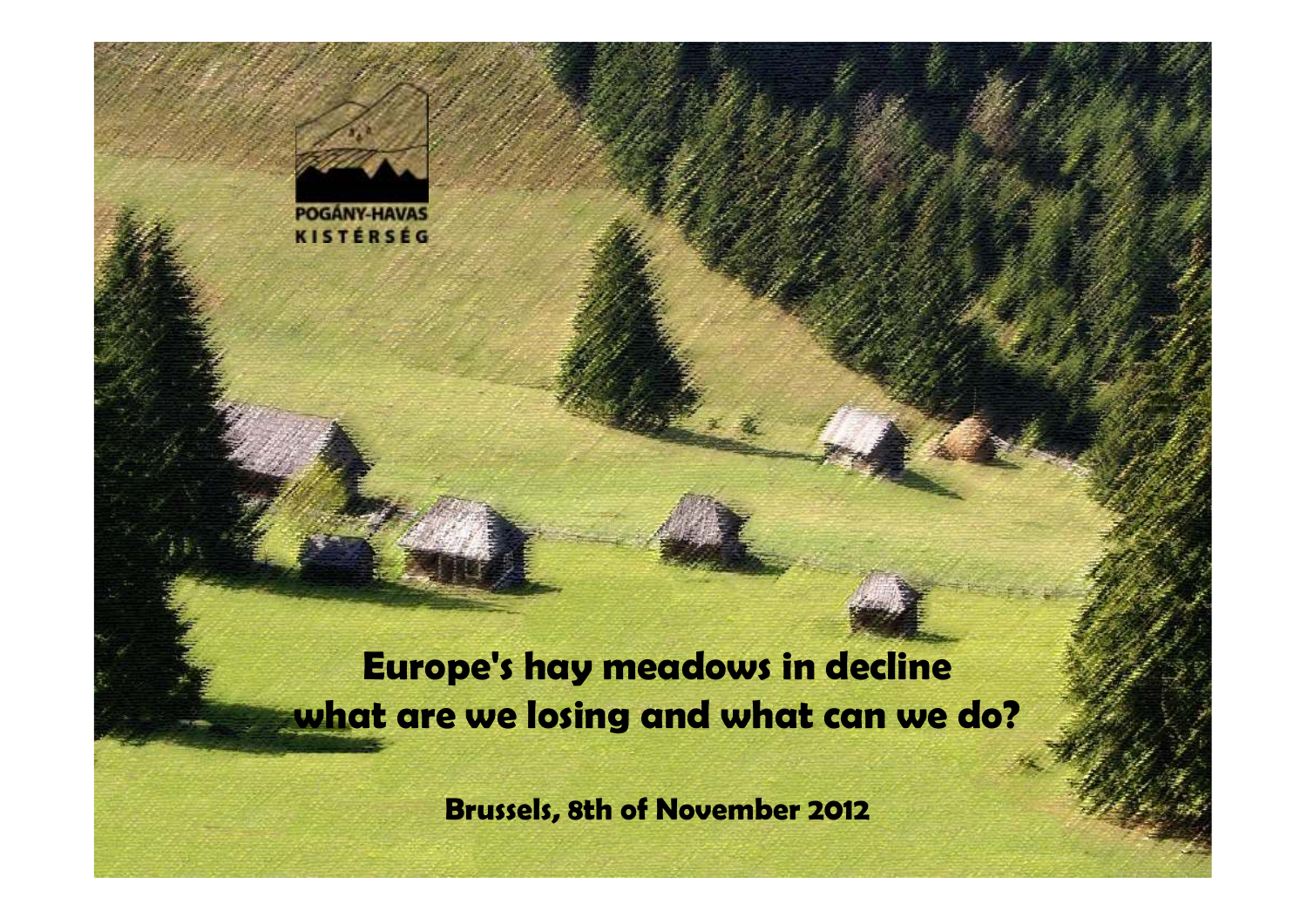

## **The Pogány-havas Regional Association**

- Founded in 1999
- Members:
	- The Harghita County Council
	- 6 municipalities (33 villages)
- 23,000 residents
- <sup>11</sup> NGOs
- 9 local enterprises
- of which 36% Székely, 64% Csángó, both Hungarian minorities
- and a very small number of Romanians and Gypsies

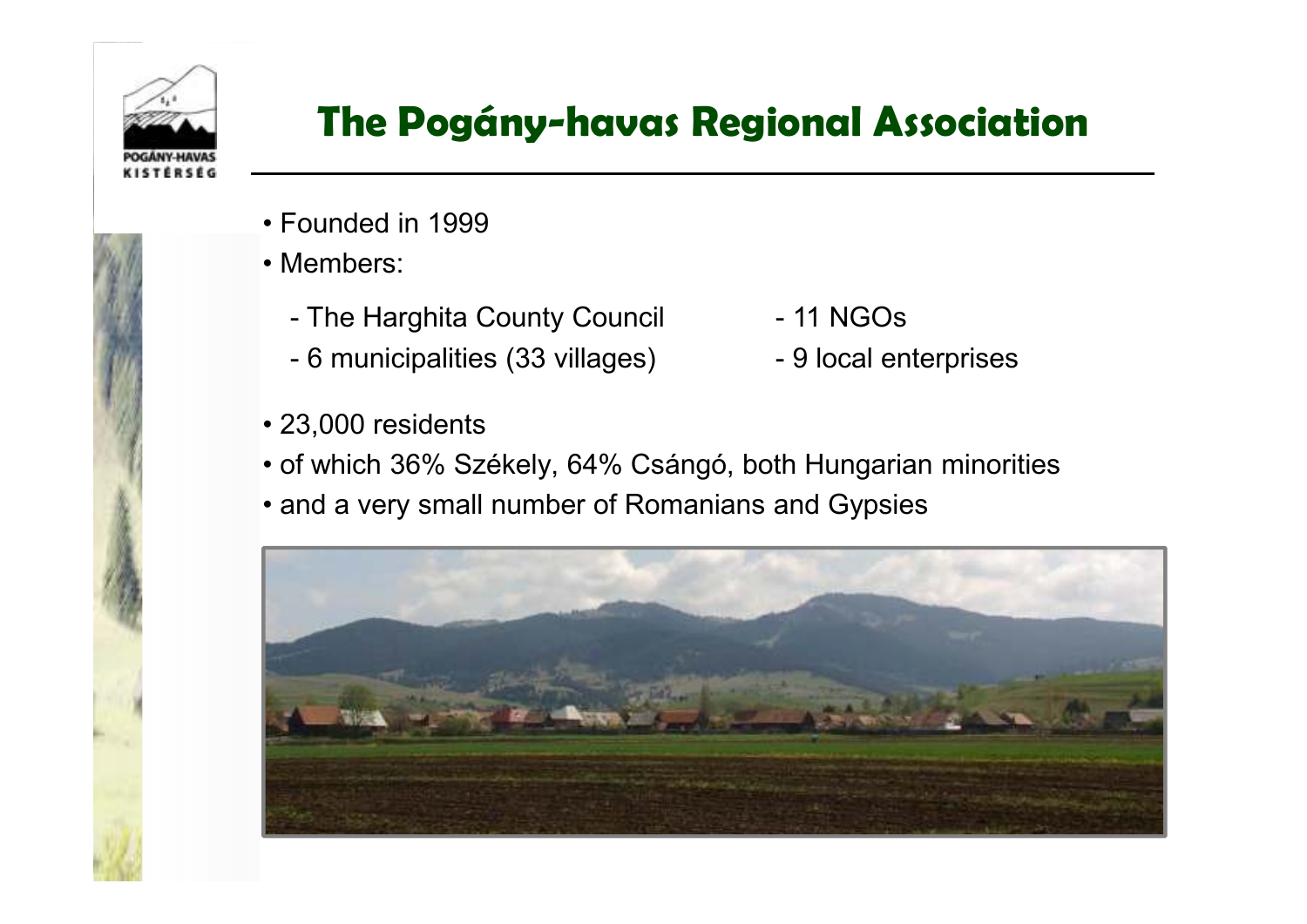

## **Goals and fields of activity**



**Our main goal is to initiate and execute** *rural development***in the area, paying special attention to:**

- **Environment**
- –**Agriculture**
- –Tourism
- Cultural heritage and traditions



#### *in continuous co-operation with local citizens.*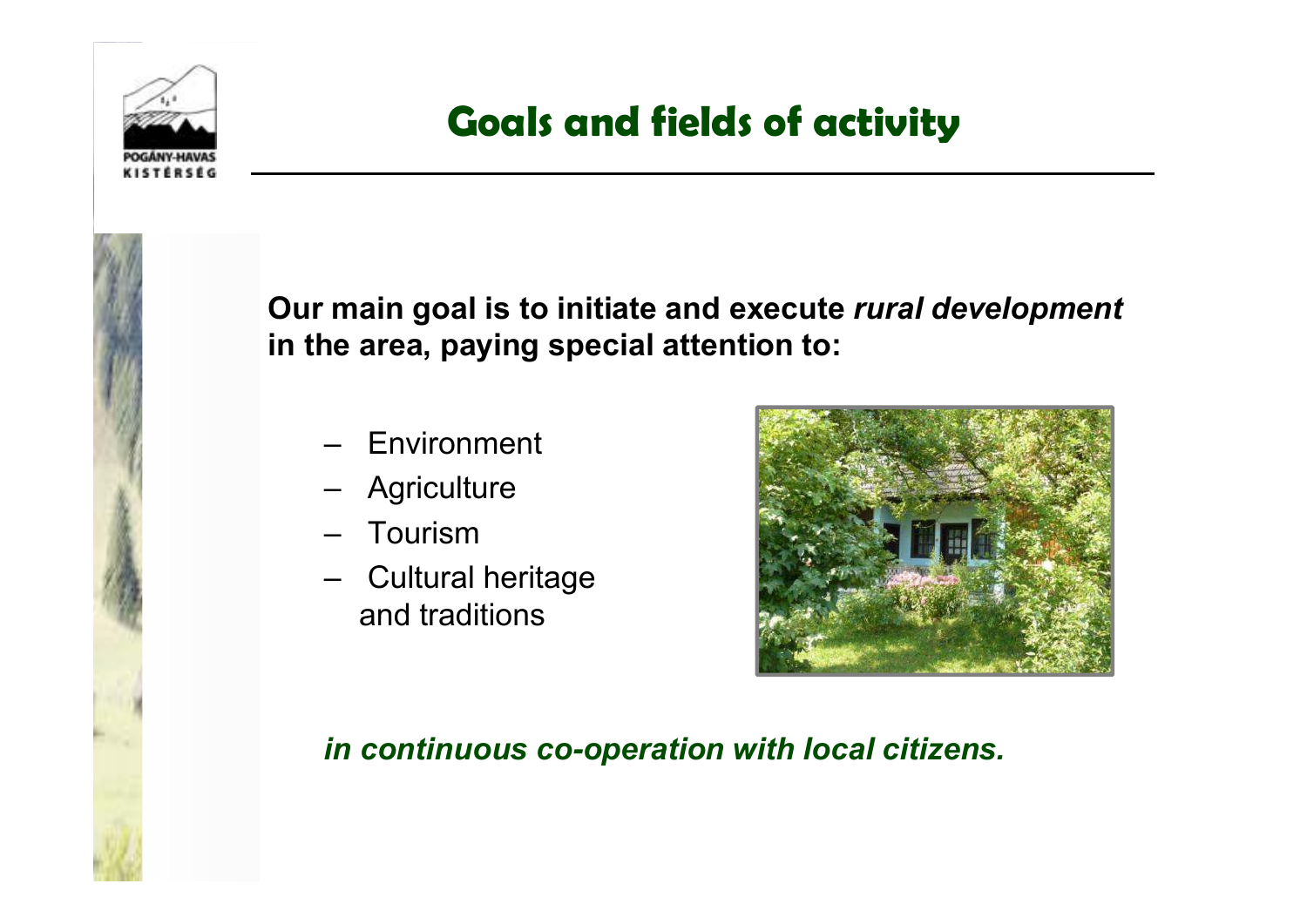

#### **The area**

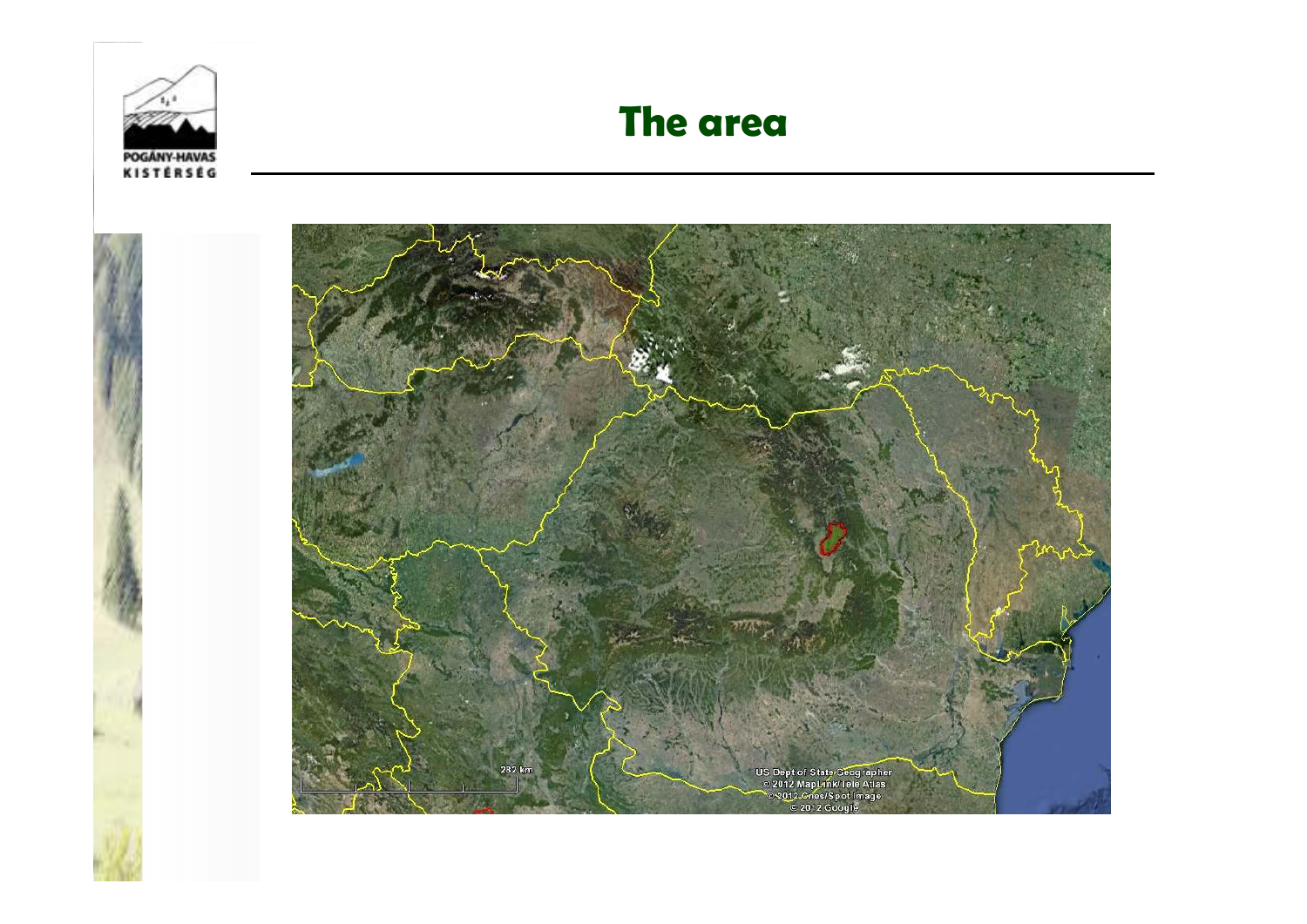

#### **Land management**



#### Csík

- Csík basin: 638 to 757 m;
- Plough lands 20%
- Meadow
- Pasture
- Forest 25%
- 34% 22% 25% 47%



#### Gyimes

- Alpine, up to 1400 m
- Plough lands 2%
- 27% Meadow
- 33% – Pasture 33%
- 38% – Forest 38% $\frac{38}{10}$  - Forest 38%  $\left[\begin{array}{cc} 71\% \\ 1 \end{array}\right]$

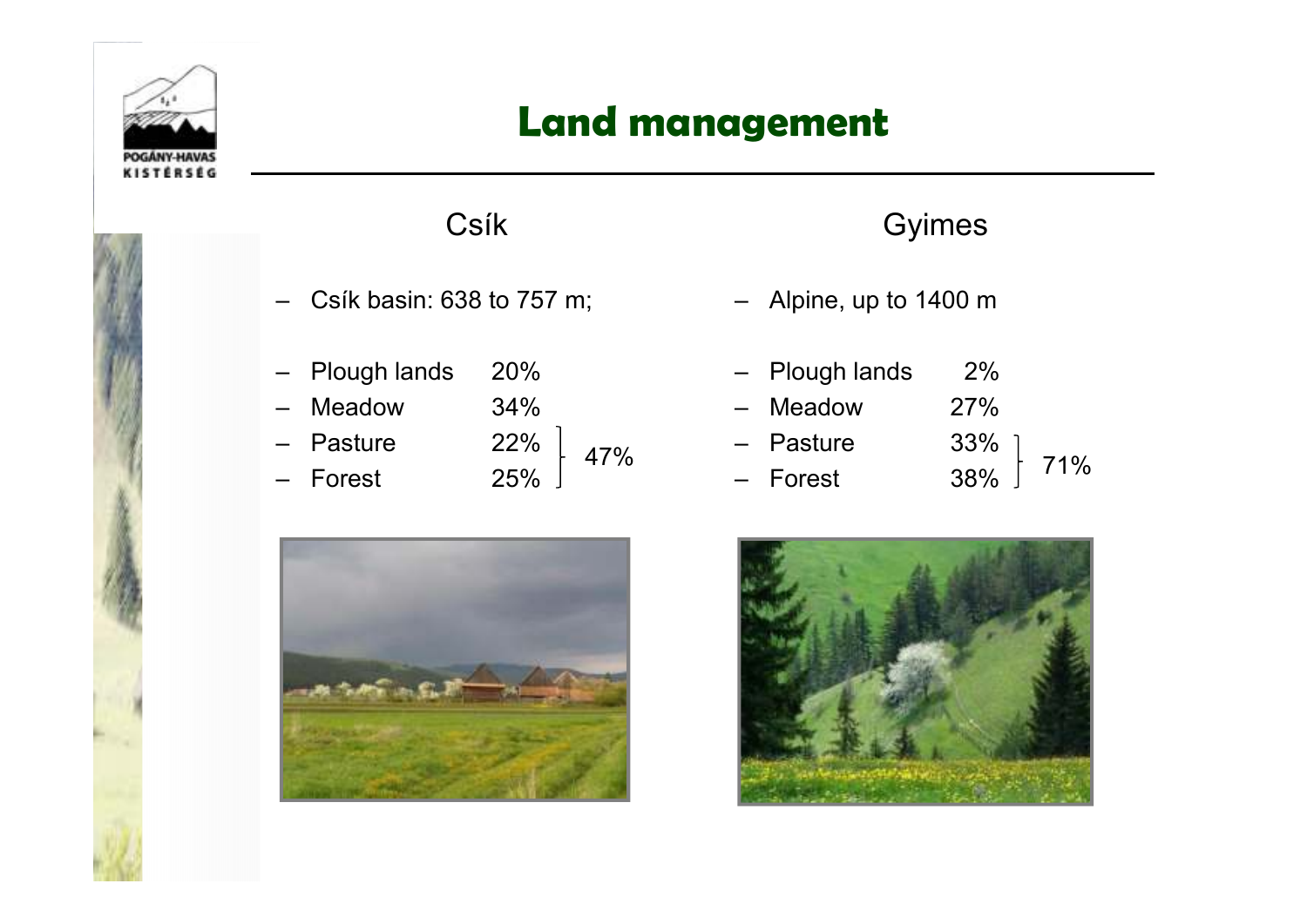

#### **Uniqueness of Pogány-havas and Transylvania**



- Very high species richness
- •Very large areas (thousands of square kms)
- The management regime is: extensive farming, i.e. managing so vast HNV areas would not be possible by nature conservation bodies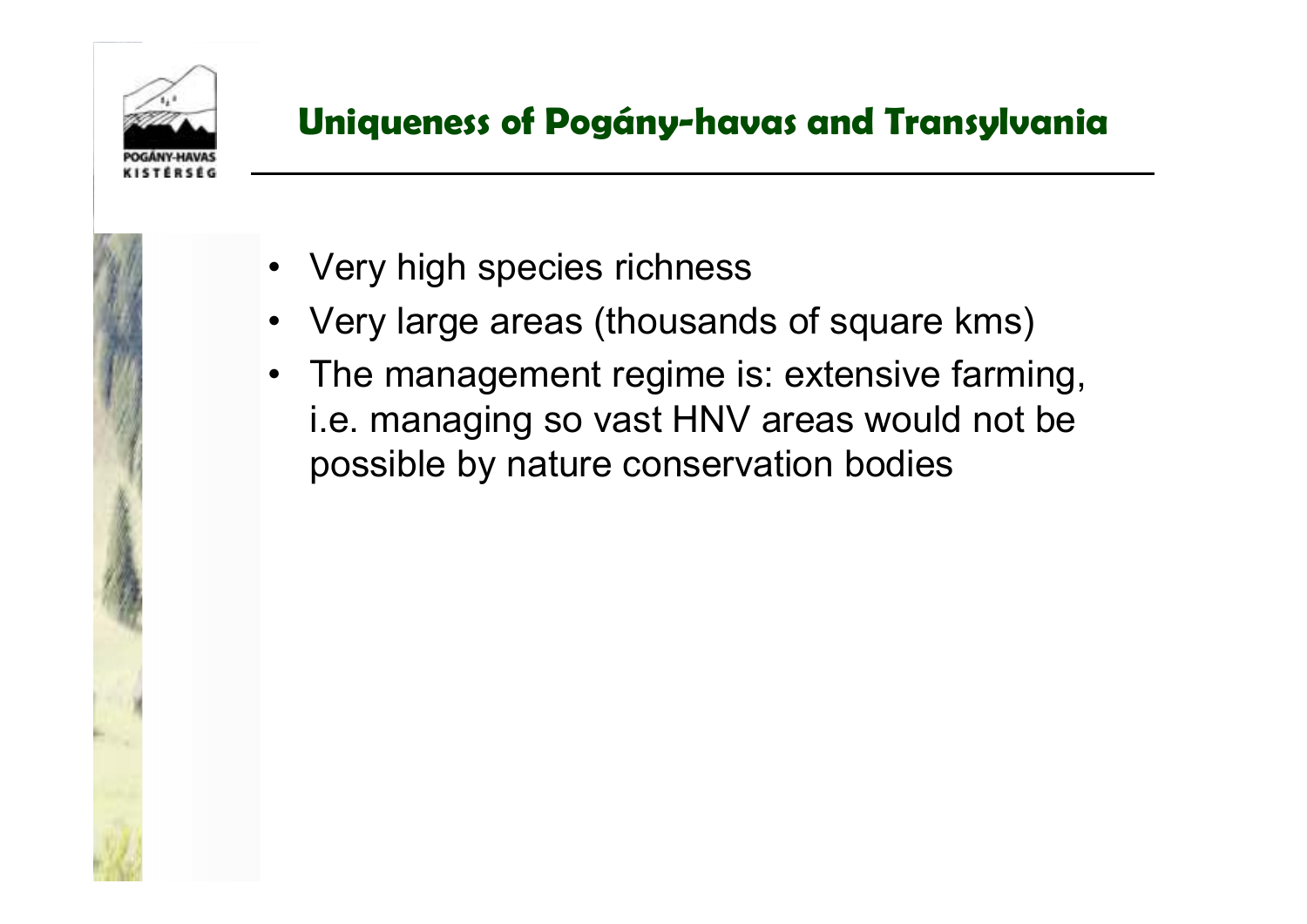

## **Hay meadow biodiversity**

- • World record:
	- –Mountain hay meadows are among the most biodiverse areas in the world: under 100 m² scale no other habitat on Earth is as rich in vascular plants
- $\bullet$  Pogány-havas records:
	- –Local ecological knowledge: highest number in the word of distinguishing habitats in the local language
	- –Number of plant species in a 16m<sup>2</sup> quadrate: third place in the EU, second in Transylvania
	- As much butterfly species on one meadow as in the whole of UK (Spring et. al., 2011)

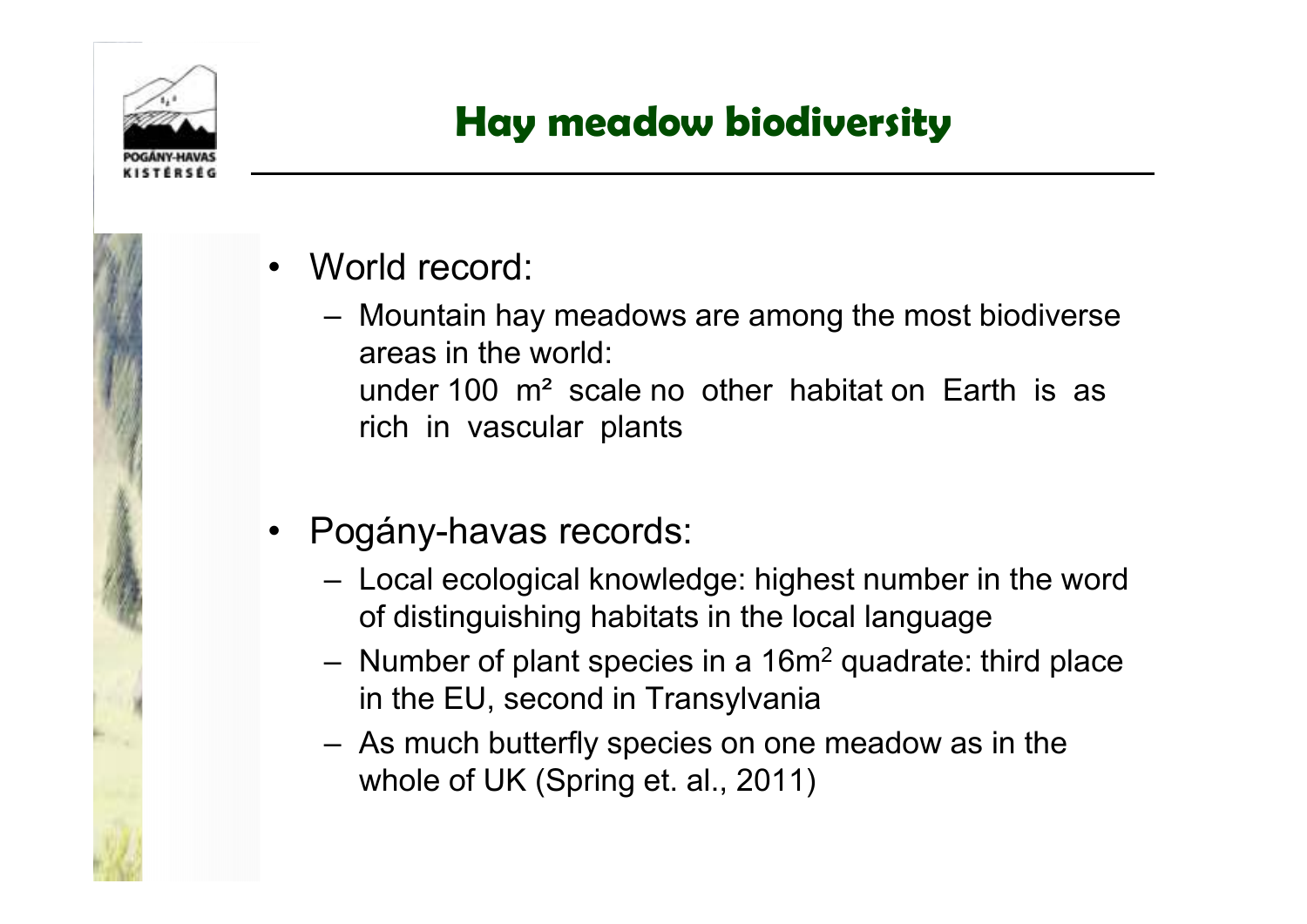

•

## **Pogány-havas plant species numbers**

- In Gyimes (12 years of research)
	- –Altogether 617 plant species found so far
	- –390 species on grasslands (63% of all)
	- 81 species in a 16m<sup>2</sup> quadrat (3<sup>rd</sup> place in Europe)
- • In Csík (1 year of research, june-july only)
	- –Pastures: 178 plant species
	- Meadows: 307 plant species

*In 1x1 m quadrats:*

- –Used meadows: 40 ± 7 (average ± SD)
- Abandoned meadows: 31 ± <sup>7</sup>
- –Pastures:  $30 \pm 6$
- Maximum species no. on one pasture: 50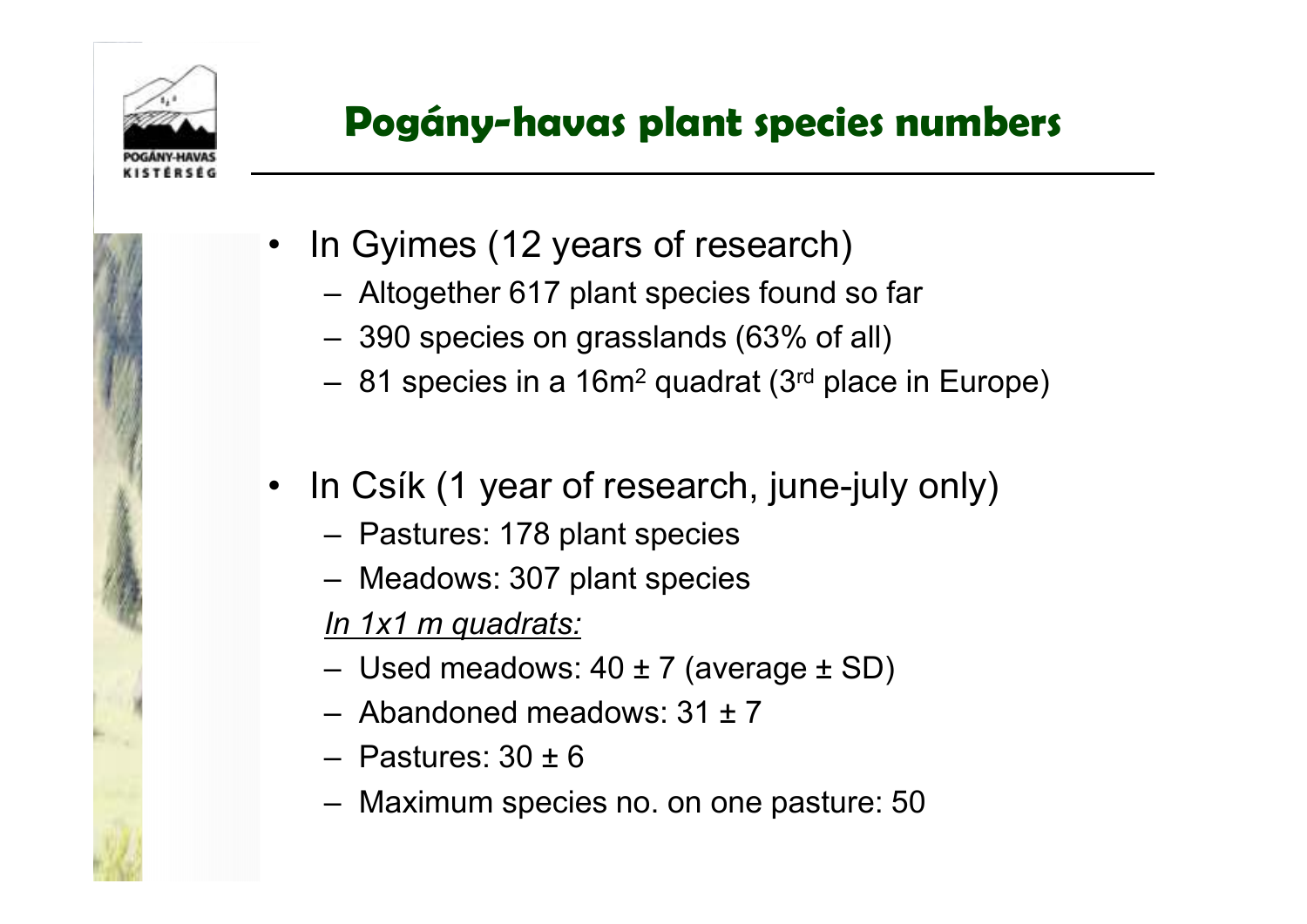

## **Pogány-havas plant species composition**



- 38 internationally or nationally protected species
- 33 red listed species
- $\bullet$ 12 endemic species
- $\bullet$  Elevation has positive effect on species richness incl. endemic species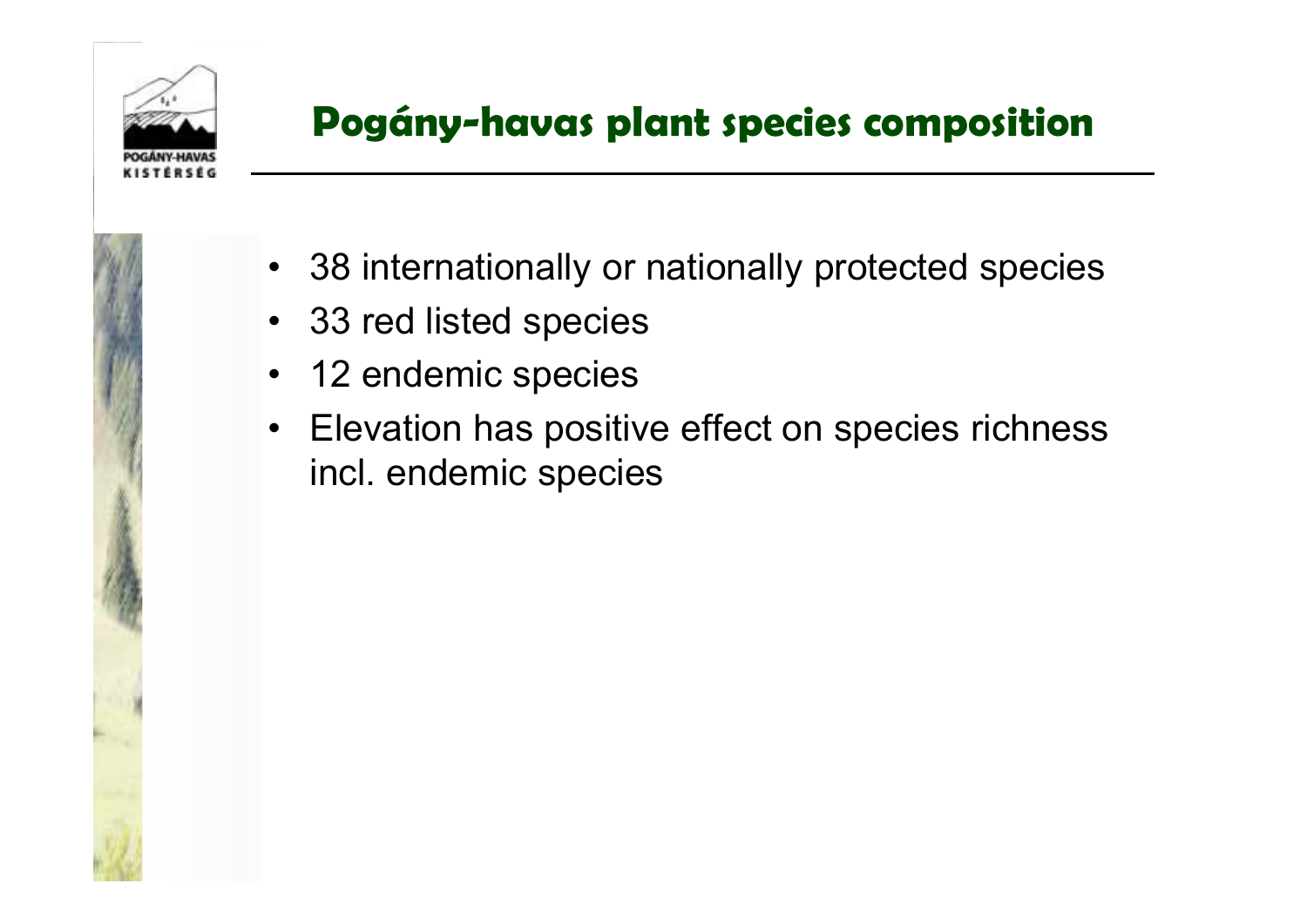





- Abandonement
- $\bullet$  Land use change: grazing on meadows
	- The current agri-environment subsidy encourages this ecologically damaging practice by paying the same for pastures and meadows.

- Sheep numbers between 2006-2010: 31% increase
- • Cattle numbers between 2006-2010: 12% decrease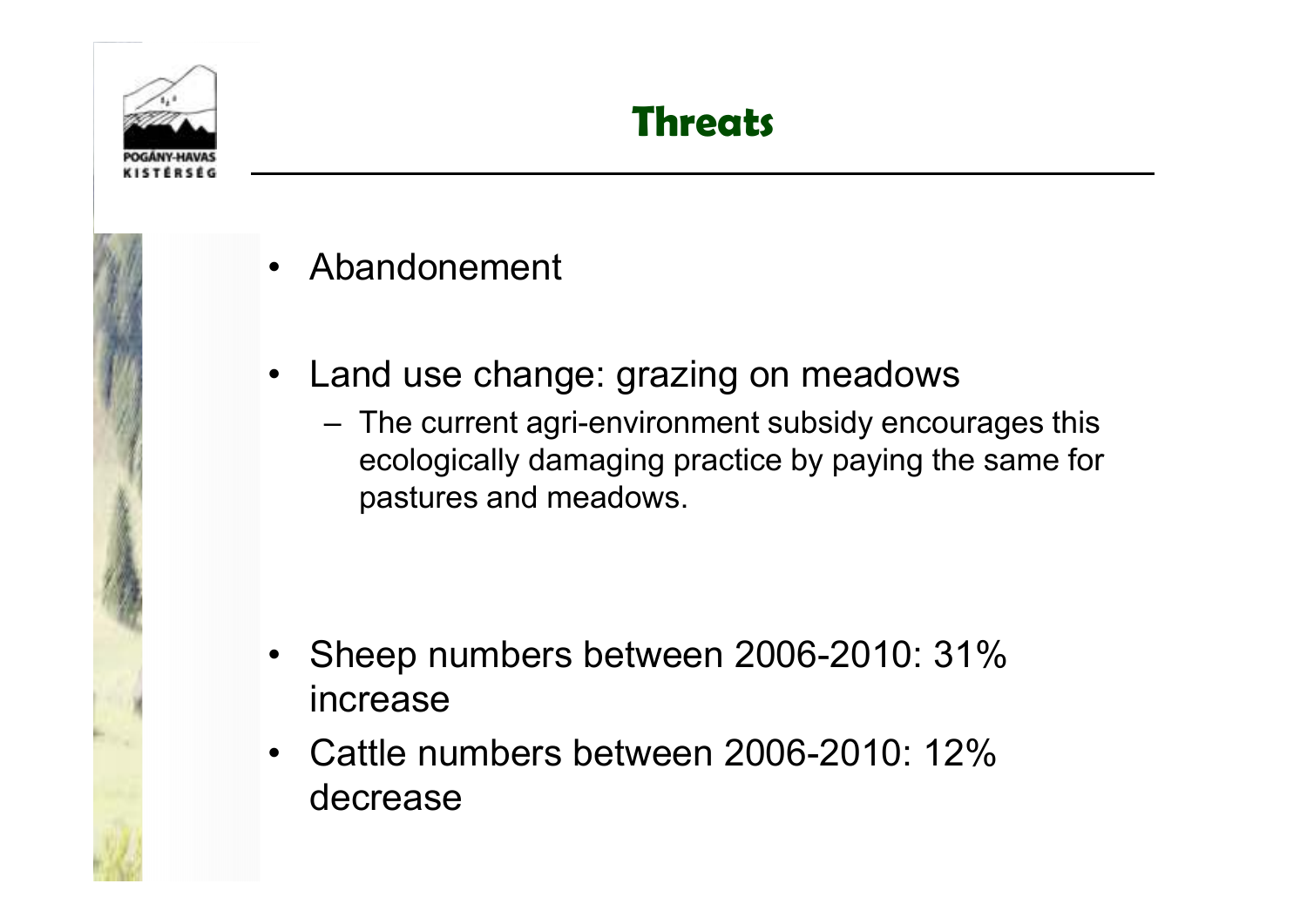

### **Threat: Abandonement**



Mountain hay meadows measured in the Pogány-havas area in 2011,  $35~\mathrm{km^2}$ 

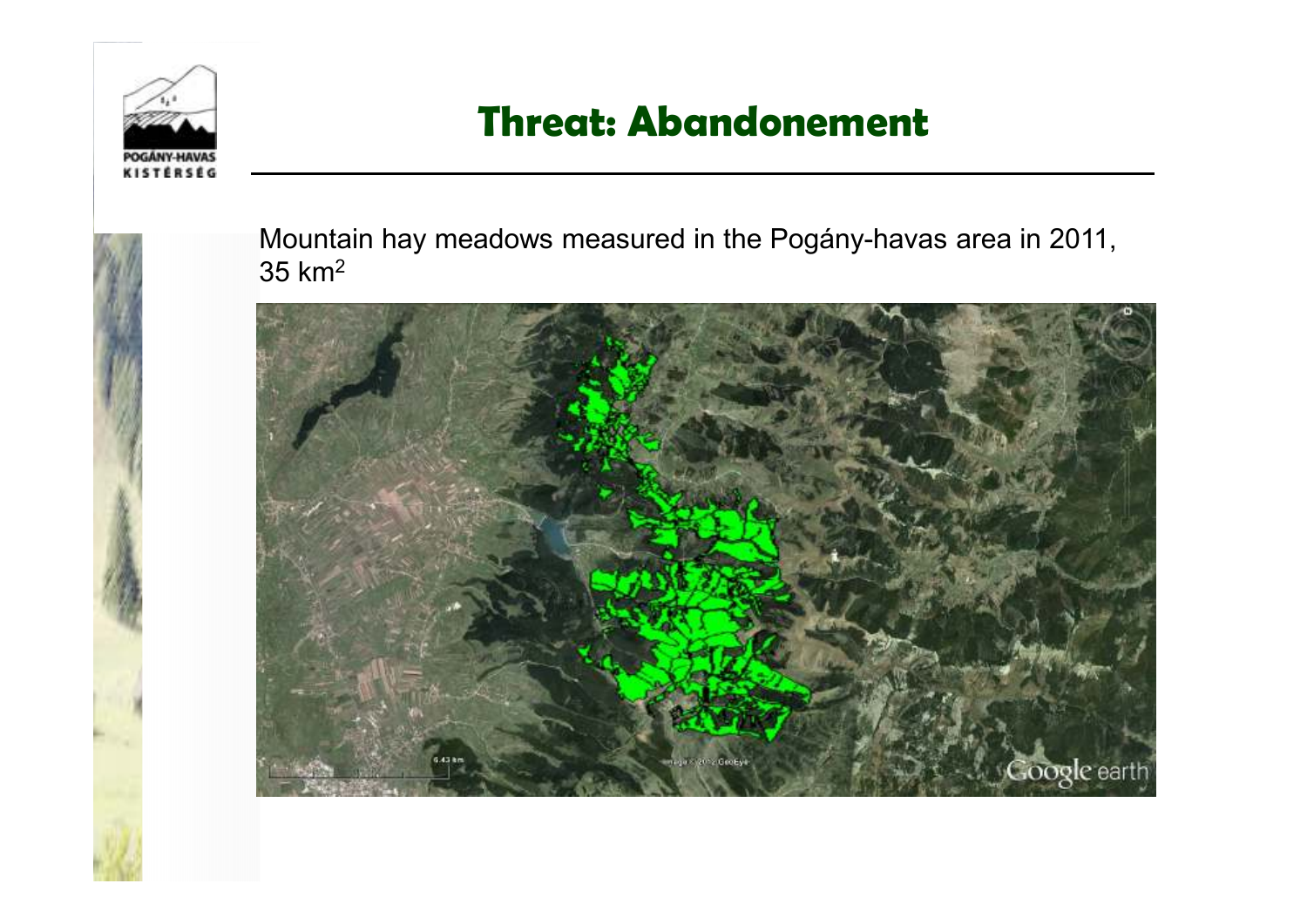

### **Threat: Abandonement**



Mountain hay meadows mown (with green) in 2011, 4,3 km2, 14% (!)

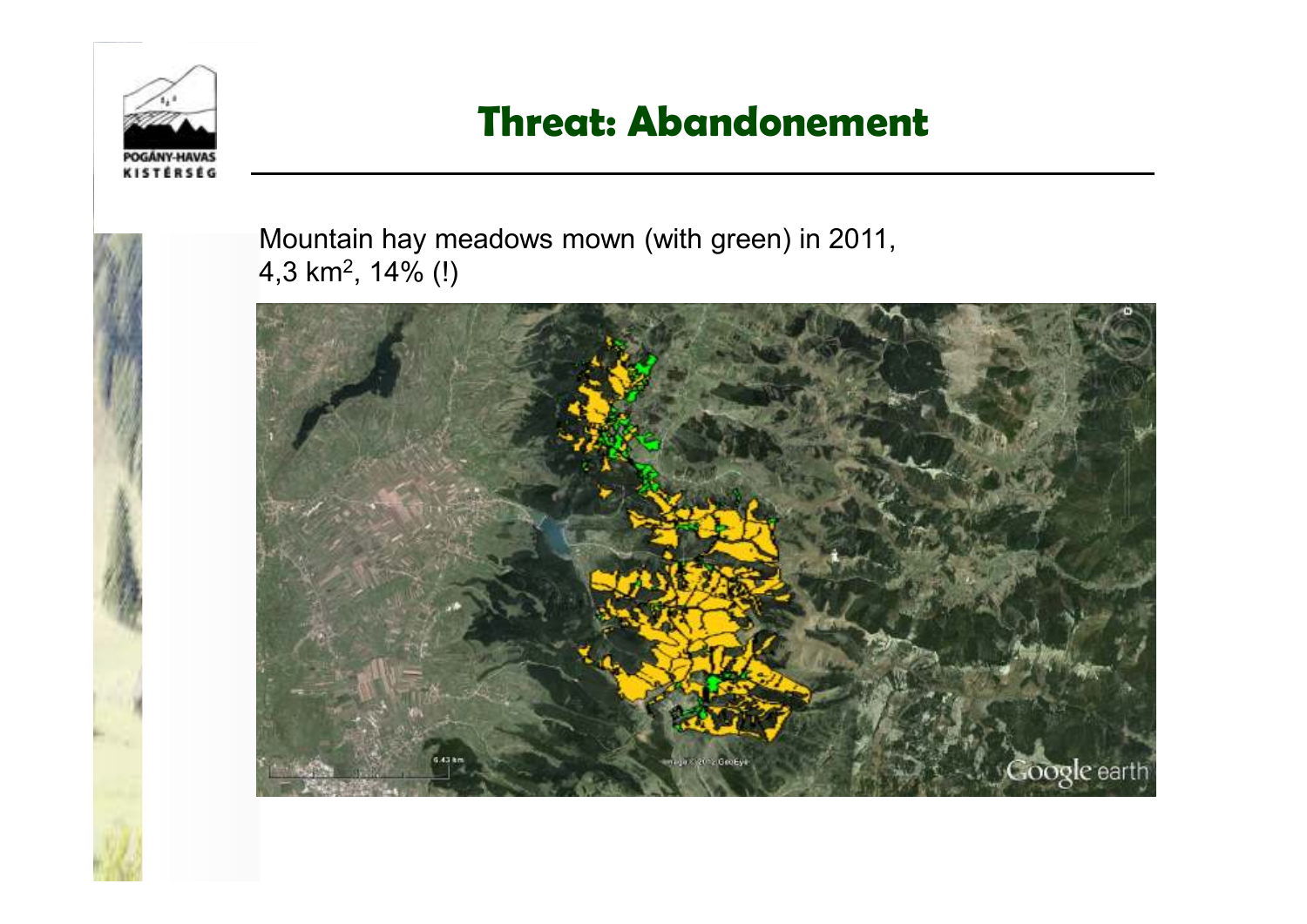



## **Reasons for abandonement**

- •conversion of arable land into hay fields near the village
- $\bullet$ decrease of cow numbers,
- • concentration of cows to fewer owners with a more intensive type of production (no grazing on pastures, high energy fodder, silage),
- $\bullet$  large distance of the mountain meadows from the settlement, often more difficult access and way of transporting hay down the mountain,
- •ageing population.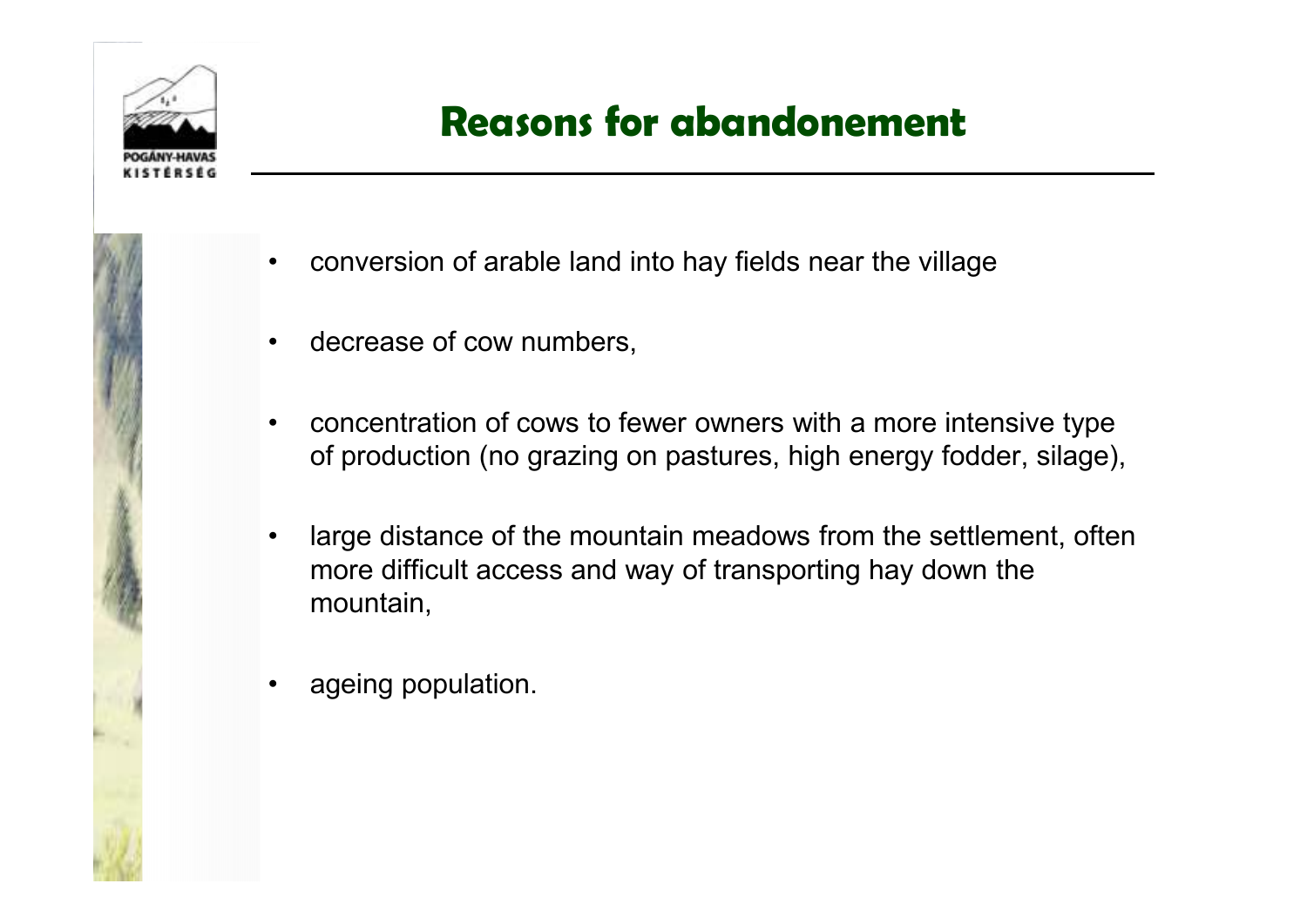

#### **Threat: Grazing**



Location of sheepfold in 1992

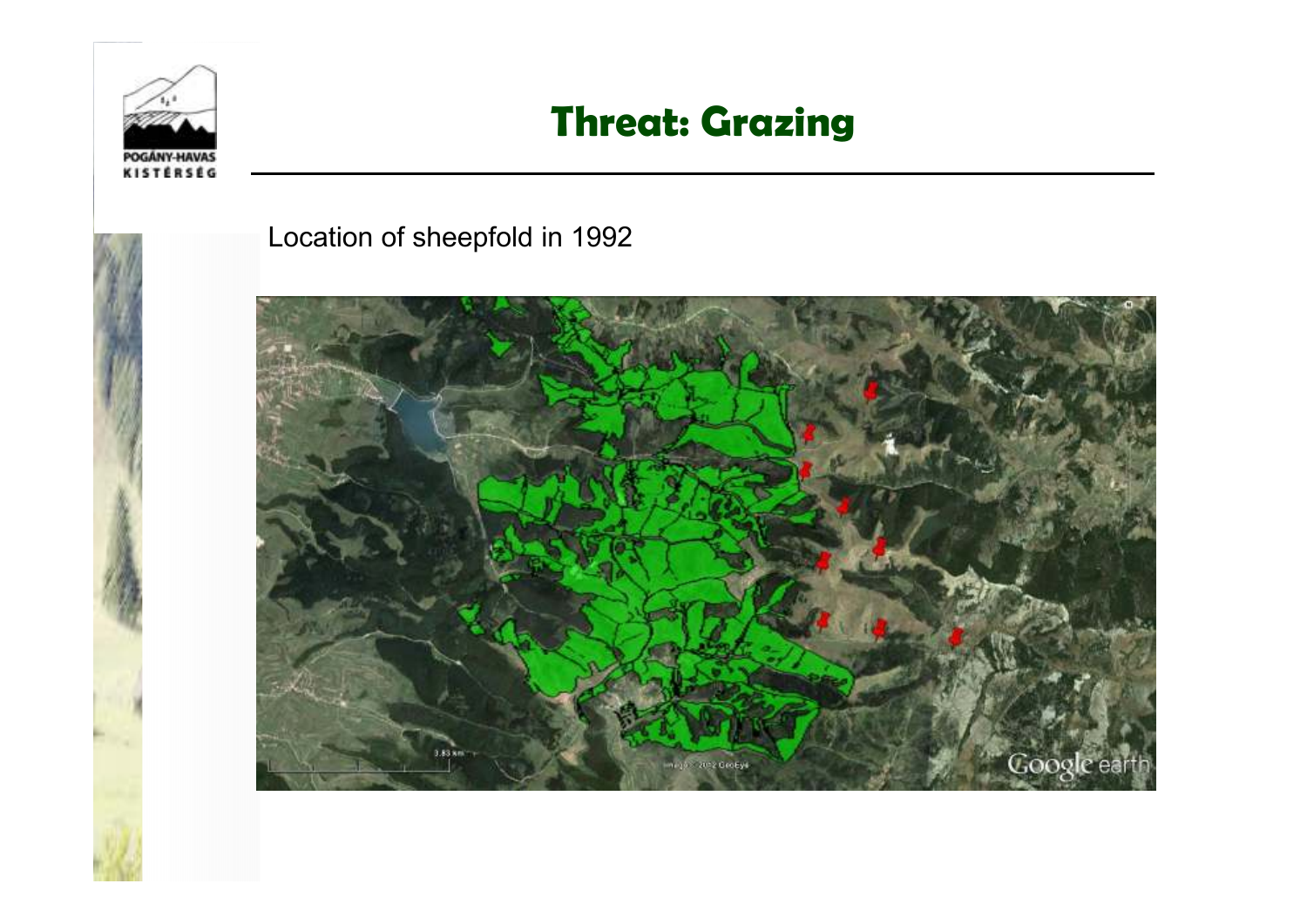

#### **Threat: Grazing**



Location of sheepfold in 2012

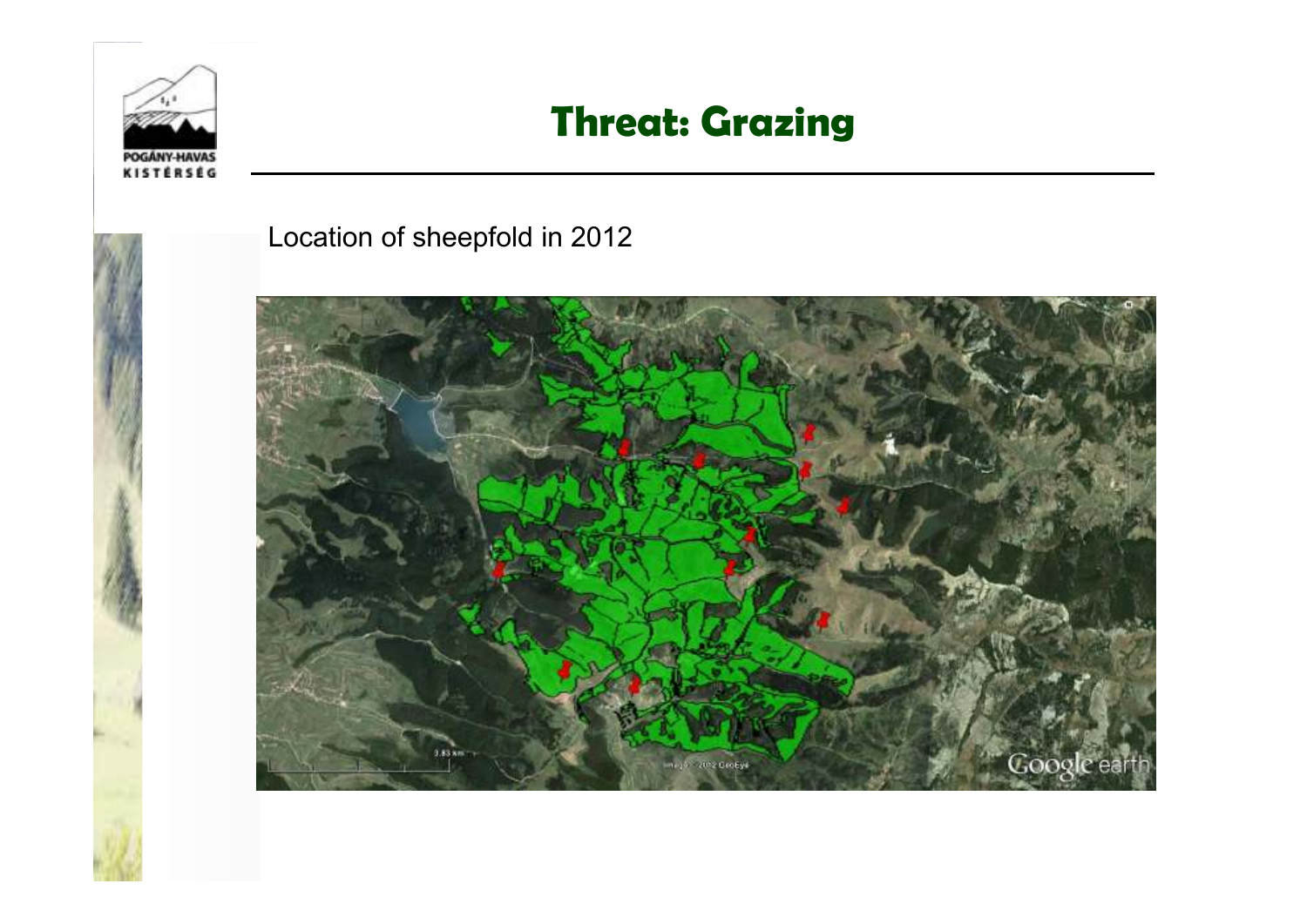

## **Rate of biodiversity degragation**

- Abandonement:
	- –In 2-5 years since abandonment in Csík, diversity decreased with a minimum of 2-3 species,
	- –21-57% loss in 10-20 years were reported from other parts of Europe (Losvik, 1999)
- $\bullet$  Pastures compared to hay meadows
	- Species numbers are significantly less, almost hal f
	- – Based on our butterfly research in 2011
		- species number on a 100 m transect: 1/4th
		- no. of individual on a 100 m transect: 1/8th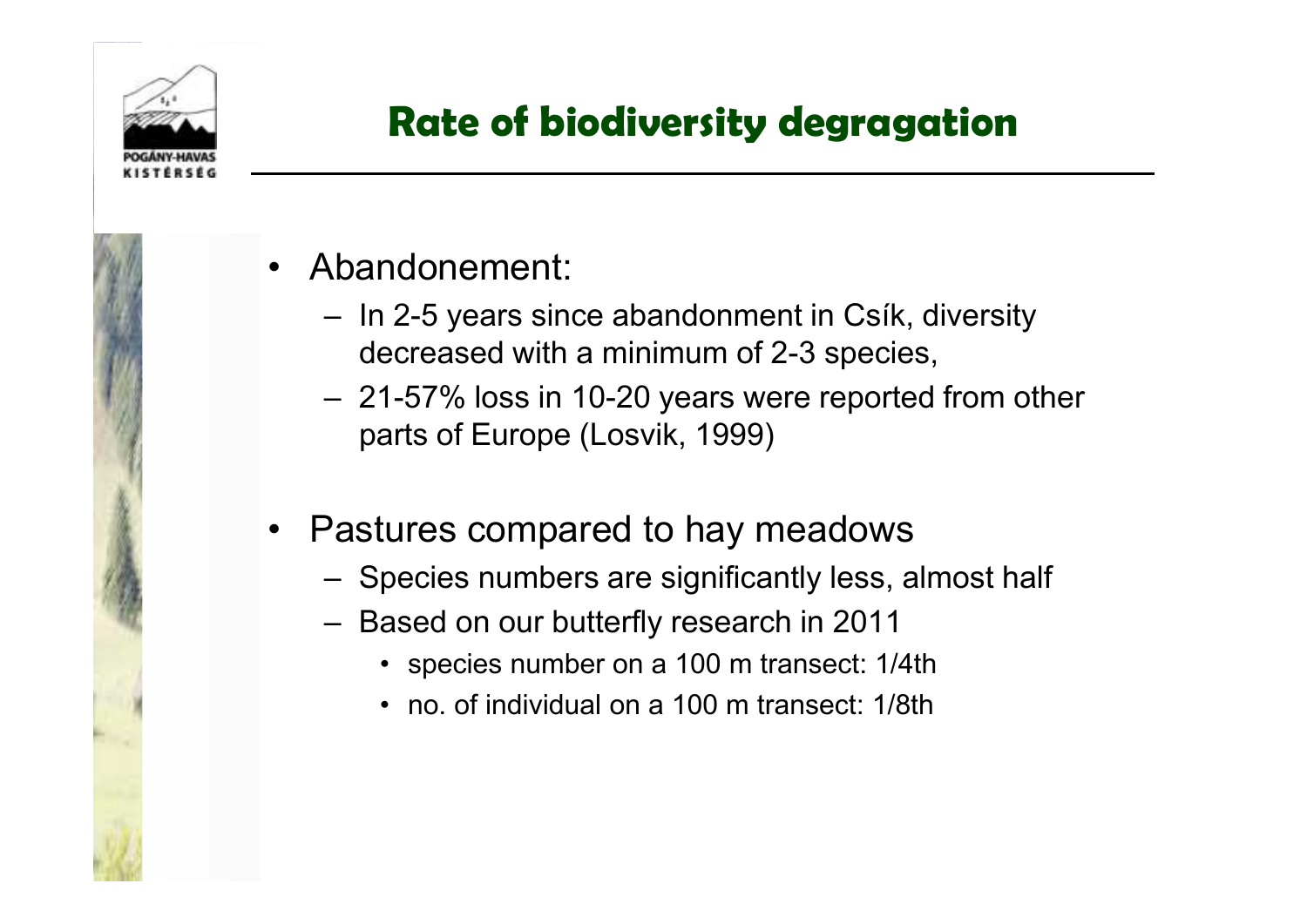

## **Recommendations**

- 
- • stimulating a market for milk and other products of local cattle farming, including beef;
- •creating new markets for hay;
- •removing the barriers to production and marketing;
- • introducing a separate hay meadow package and mountain hay meadow supplement in the agri-environment schemes which reflect the higher nature value, ecosystem services and management costs of this important and threatened land use type; and
- • improving agri-environment schemes to increase their effectiveness and uptake. (???)